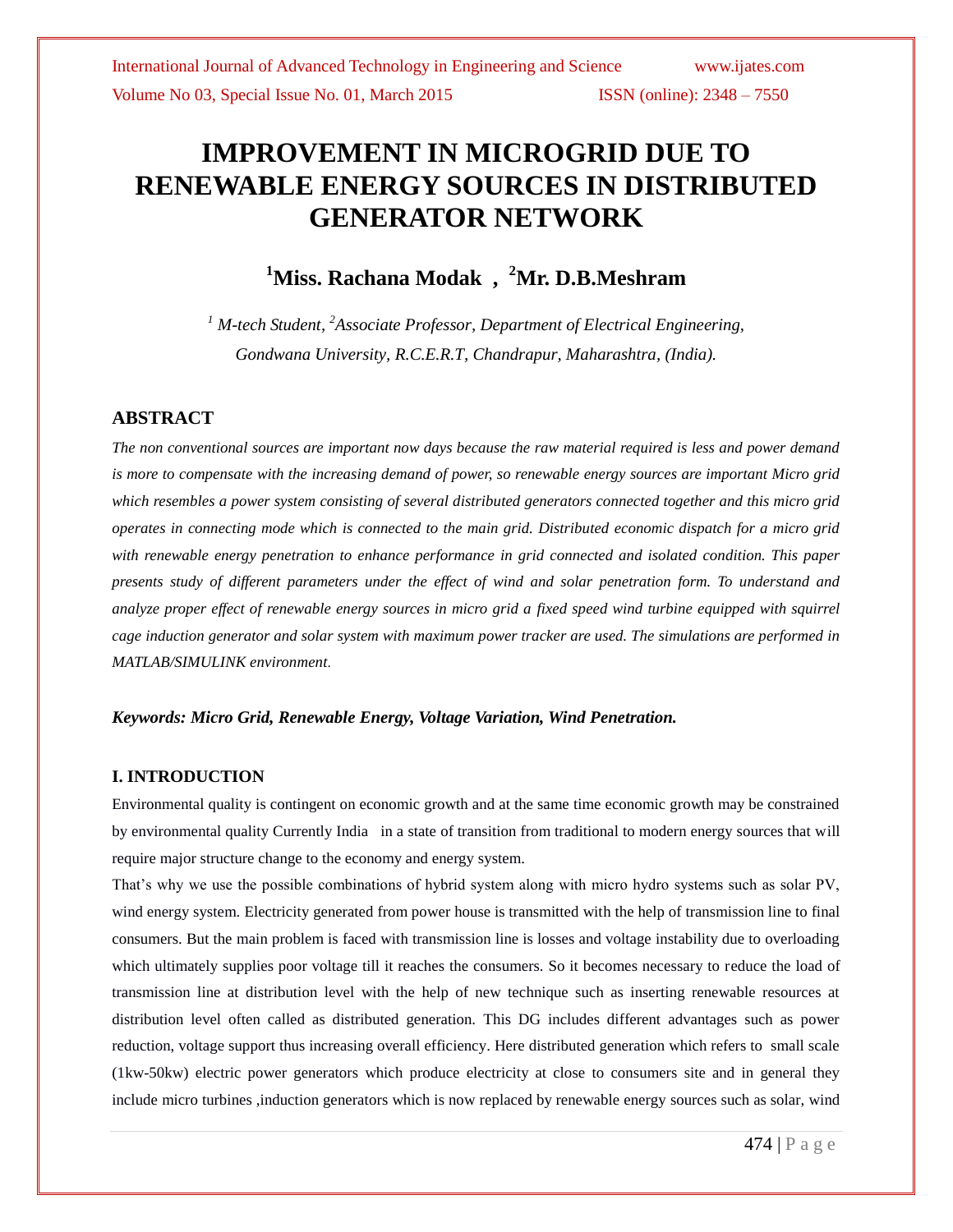etc. Micro grid is nothing but group of interconnected load with specifically defined boundaries with respect to grid connection and disconnection in order to enable in both grid connected and disconnected mode .this micro grid occupies a significant position in distribution system which is nothing but auxiliary part of whole distribution system.

#### **1.1. Advantage of Micro grid System**

- $\Box$  A major advantage of a micro grid and its ability, during utility grid disturbance, to separate, isolate itself from utility seamlessly with little or no disruption to the loads within the micro grid
- $\Box$  In peak load it prevents utility grid failure by reducing the load on the grid.
- $\Box$  Significant environmental benefits made possible by the use of low or zero emission generators.
- $\Box$  The use of electricity and heat permitted by the close proximity of the generator to the user there by increasing the overall energy effectiveness.

#### **1.2. Renewable energy sources**

These resources are naturally occurred in universe and are abundant and long lasting

Which can be harnessed by special means to satisfy our increasing demand of energy .this may include solar energy, wind energy, biogas and tidal energy etc.

#### **1.2.1. Solar energy**

Solar energy is available in abundance and considered the easiest and cleanest means of tapping non-coventional energy. For direct conversion of solar radiation into usable form the routes are solar thermal and solar photovoltaic, solar architecture .these solar cells converts sun's energy into electricity and some solar system includes large solar collectors to convert into electricity having longer life and silent operation, positive environmental impact with applications in space program, remote location where grid is difficult to get, lighting road sign and road light.



**Fig. 1: Cross section of a solar cell**

The basic steps in the operation of a solar cell are: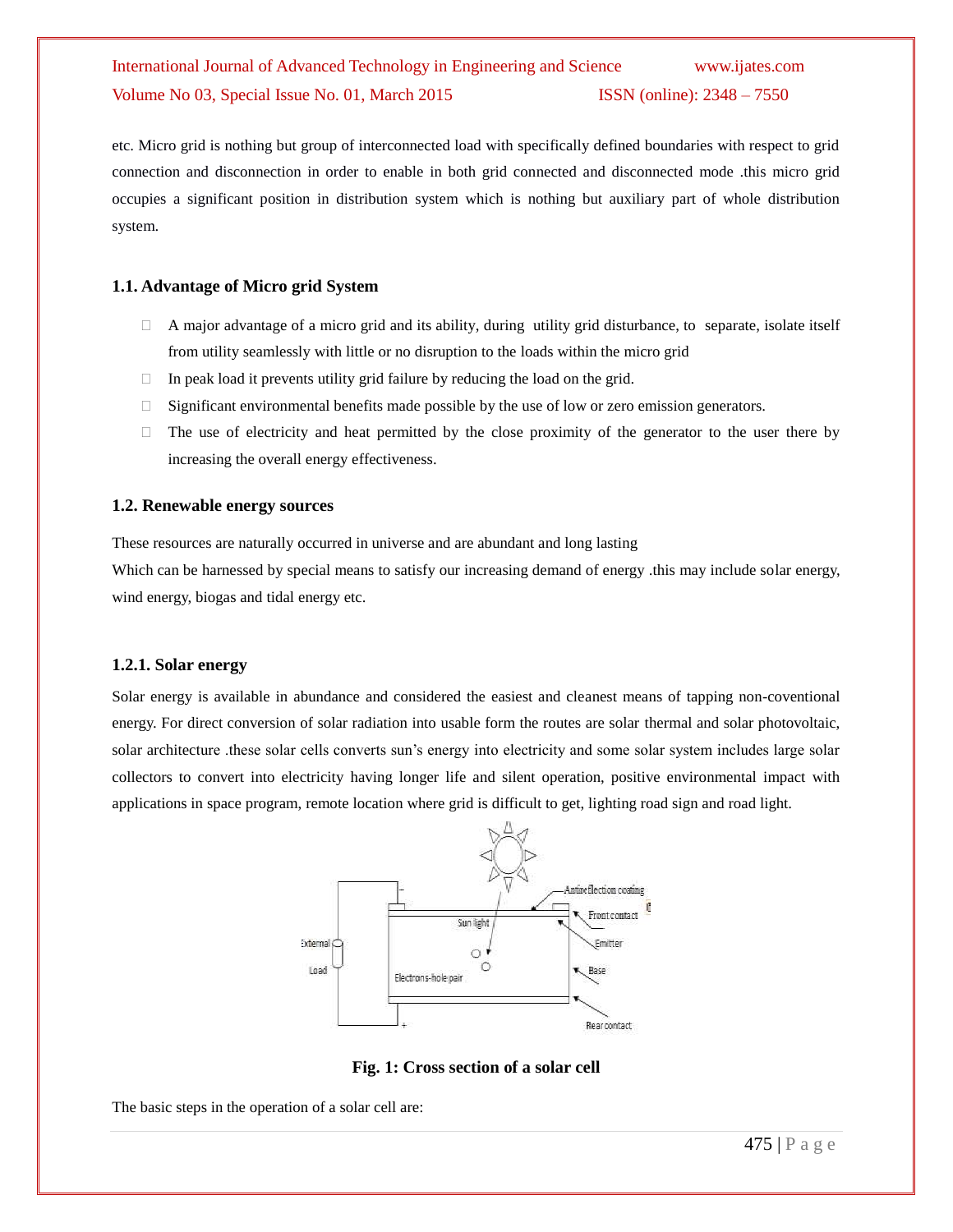- Generation of the light-generated carriers;
- The collection of light-generated carries to generate current;
- Generation of the large voltage across the solar cell; and
- Dissipation of the power in load and in parasitic resistances.

#### **1.2.2. Wind energy**

Wind turbine converts wind energy into electrical energy using the wind energy conversion systems (WECSs). Wind energy has been popular. Usually induction generators are used in the WECSs. The main part of wind turbine is tower, rotor, and nacelle. Nacelle accommodates the mechanical transmission and the generator. Wind turbine captures kinetic energy of the wind flow through rotor blades and transfers energy to induction generator through gearbox. Generator shaft is driven by wind turbine to the generate electric power. The Wind turbines may have horizontal axis or vertical axis configuration of the system. Average of the commercial turbine size was 300 kW until the mid 1990s, but recently machines of the larger capacity, up to the 5 MW and more, have been developed and installed.



**Fig. 2: Wind Generator**

#### **II. OVERVIEW OF PROPOSED WORK**

Renewable energy sources, wind or hybrid penetration on micro grid is very important to study for the characteristics performances so as to cope with modern trends of power sectors so that, its effect can be studied for improvement of grid characteristics which is facing the problem of overloading, voltage instability, reliability and efficiency. Thus it becomes necessary to introduce various sources to overcome the problem. The supply demand balance can be maintained and the system dynamic performance can be improved. Simulation results demonstrate the effectiveness of the proposed control solution. However, when a micro grid operates in islanded mode of operation, the supply-demand must be balanced therefore; each of the components in the micro grid should be cooperated to achieve this goal. The present paper deals with study of parameters, that can be evaluated for subsystems performances like the effect of changes in generation on the system voltage due to solar penetration. The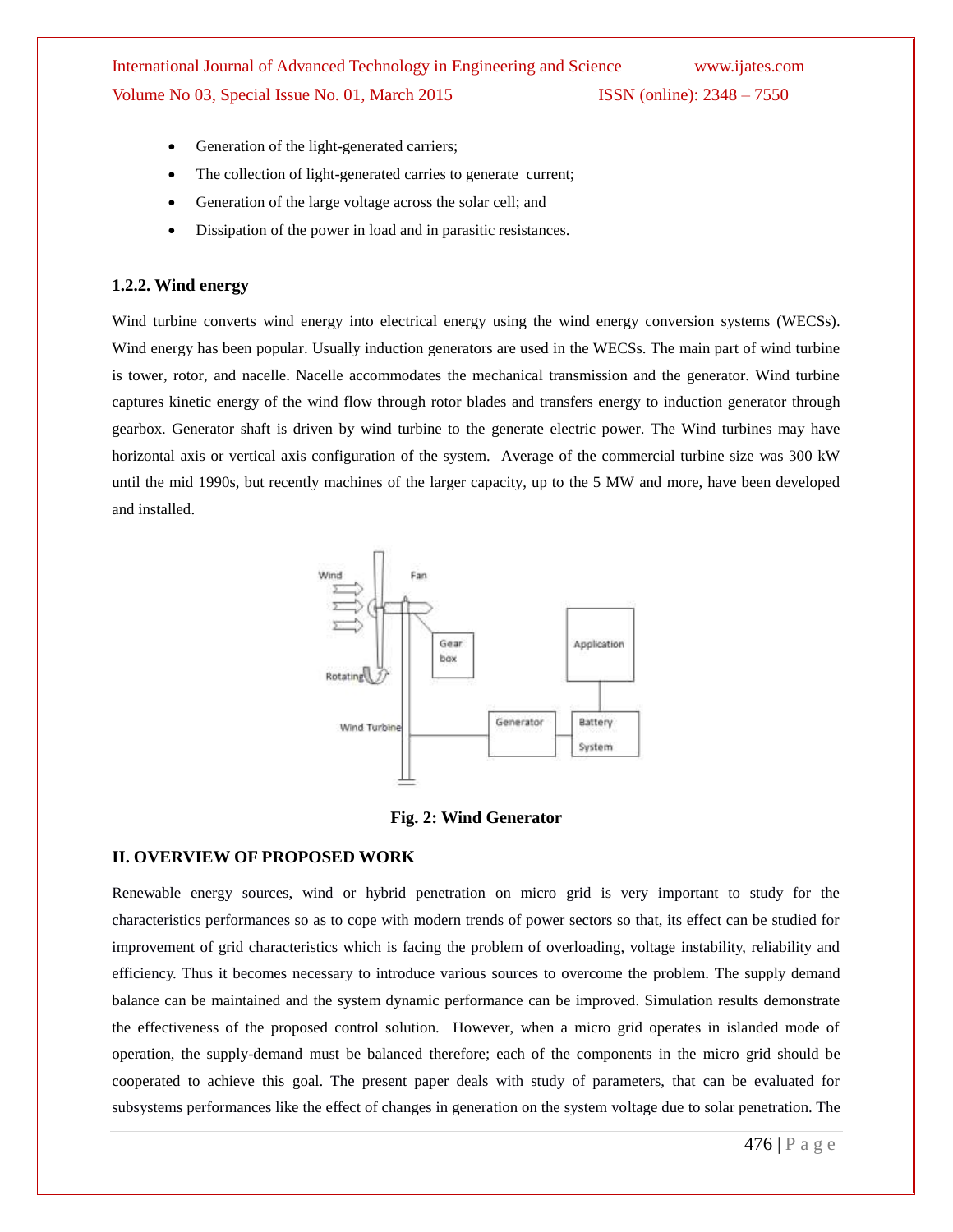impact of nature of wind penetration, on dynamic performance of the system. The impact of amount of power generation into the system through solar penetration. Disturbances due to cloud cover in PV system on the grid performances. Impact of loss of generation or load on frequency response. These changes due penetration of high wind and solar energy in micro grid are observed for the improvement and performance enhancement to reduced load on transmission line and prevent power loss.

#### **2.1 Working Principle**





#### **Fig .3: For the Rural Area**

This basic system considers rural area with available wind and solar power. The first block of DG unit includes solar power defined as DG1 and can considered as zone1Second block include wind power defined as DG2 as zone2.third block as combined solar and wind generation defined as DG3 as zone3.here solar and wind power is used as base power. Micro grid is a part of system buts it's characteristics is different from main distribution system. To generate power from wind a fixed speed wind turbine is equipped with squirrel cage induction generator and photovoltaic cell is equipped with MPPT and is connected to grid. The area where grid is not connected to grid system in that case we generate electricity form renewable energy like solar, wind etc.From that renewable sources we generate electricity to provide to different users.



**Fig. 4: For urban Area**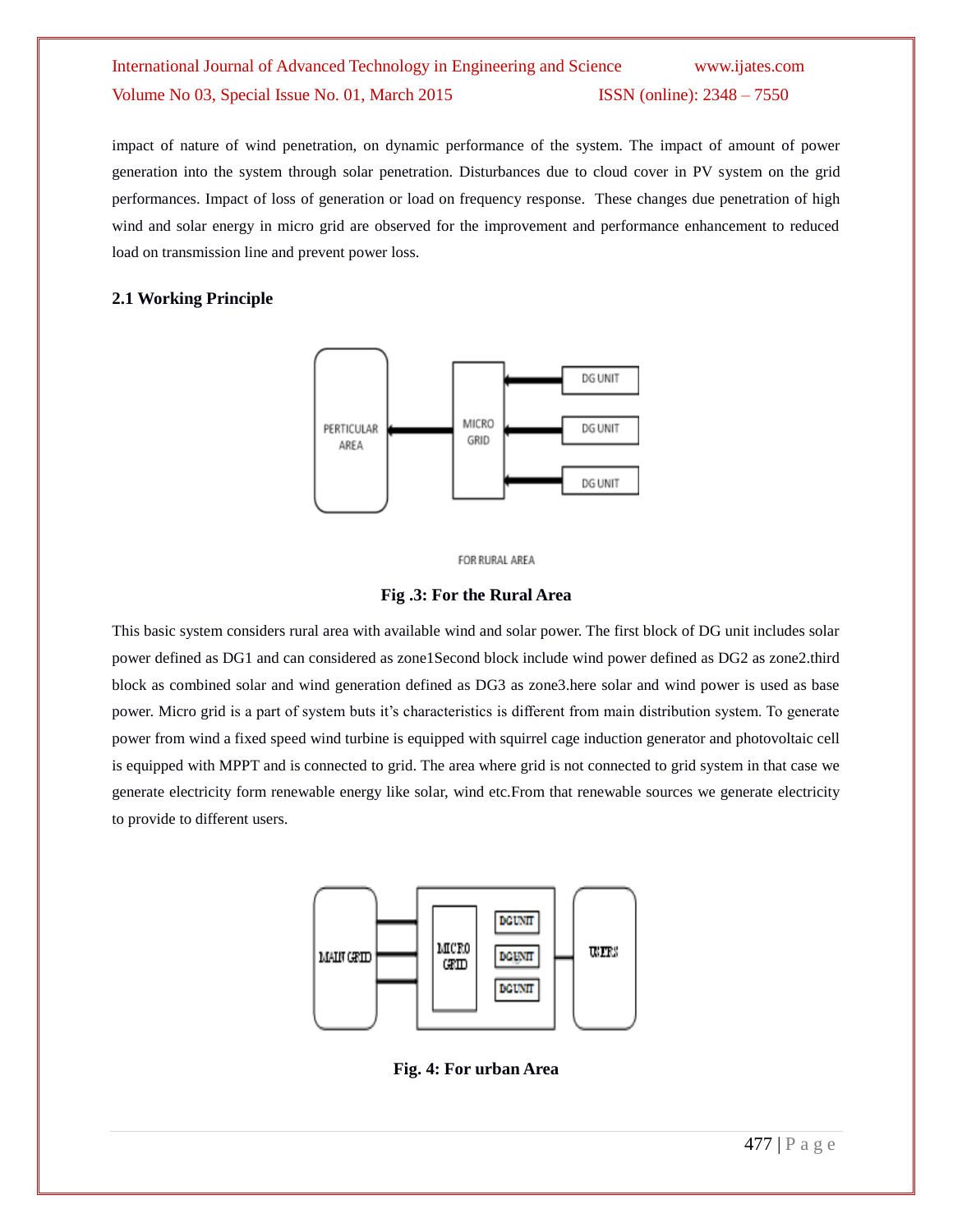From fig we observe that different blocks of system are connected to each other. It consists of micro grid consisting of different DG set like solar, wind, and biogas. On the main grid transmission load is very high due to which voltage stability decreases with low effiency thus giving problem to users at distributed end. So to maintain the voltage signal and to give constant voltage stability to users without any disturbances set of micro grid consisting of DG set like solar, wind .with the help of these sources it helps to users to get a stable supply.

#### **III. MODELING OF SIMULATION**

#### **3.1 Objectives of Simulation**

To analyze performance of micro grid on, it should be studied thoroughly. In the present work, micro grid is formed with suitable assumptions using Simulink showing feasibility of grid connected and standalone mode of operation. The main objective of this section is to study the feasibility of the proposed model analysis under grid connected mode and islanded mode. MPPT techniques are needed to maintain the PV array's operating at its MPPT. Many MPPT techniques have been proposed in the literature; example is the Perturb and Observe (P&O) methods Incremental Conductance (IC) Methods, Fuzzy Logic Method, etc. In this paper most popular of MPPT technique (Perturb and Observe (P&O) method converter) will involve in comparative Study. Few comparisons such as voltage, current and Power output for each different combination have been recorded. Multi changes in duty cycle, irradiance, temperature by keeping voltage and current as main sensed parameter been done in the simulation. The MPPT techniques will be `compared, by using MATLAB tool Simulink, considering the variant of circuit combination.

#### **IV. SIMULATION RESULTS**

Irradiance**=**928



**Fig.5: Current and Voltage**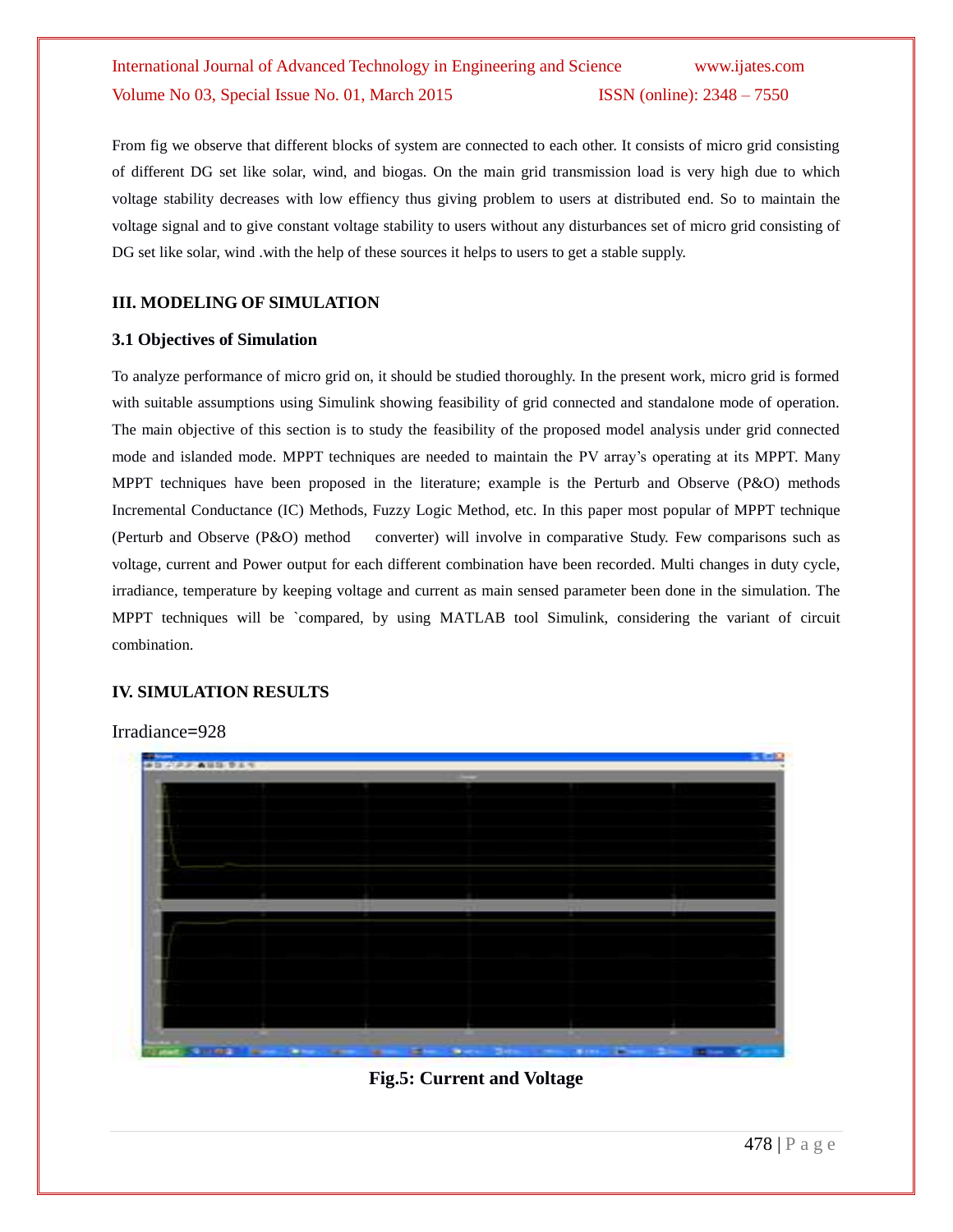(Irradiance**=**928)



**Fig.6: Power**

**The result shows the amount of power generation through solar penetration.**



**Fig.7: Output voltage changes on solar penetration.**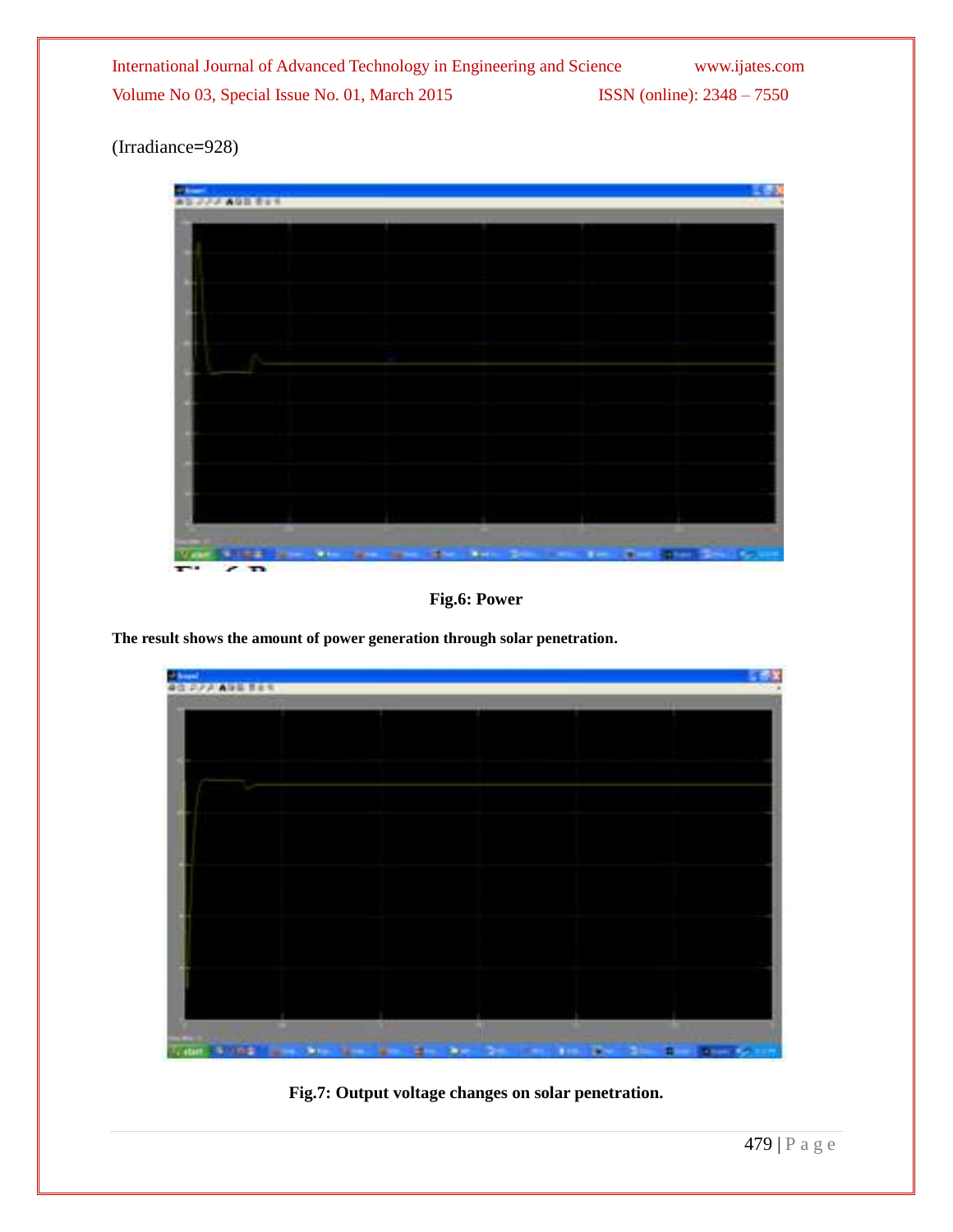

**Fig.8: Current and voltage**

(Irradiance=902)



**Fig.9: Power**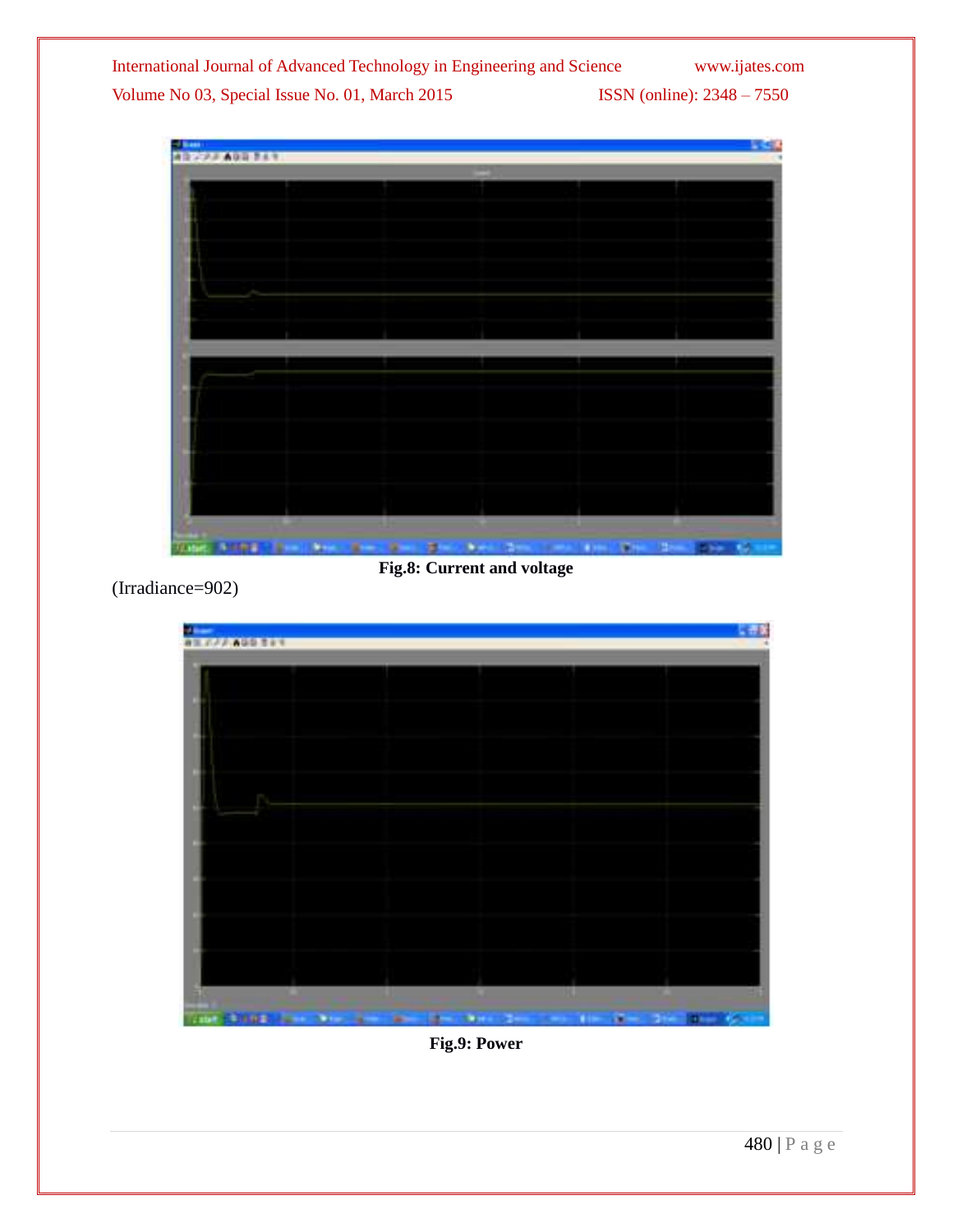

#### **Result shows the amount of power generation on solar penetration.**

**Fig.10: Change of output voltage on solar penetration.**

#### **V. CONCLUSION AND FUTURE SCOPE**

Thus the impact of various parameters like voltage stability, amount of power generation into the system, disturbance due to cloud cover, in grid connected as well as in islanded operation by inserting wind and solar as base power individually as well as coupled is observed which is different in nature. Where as in faulted condition the penetration of RES in both grid and islanded operation is adversely affected but it is more in islanded form. Many research work have been in past and much work has yet to be accomplished with tidal, biogas. Much area of interest have to done to fulfill demand of energy

#### **REFERANCES**

- [1]. A. Canova, L. Giaccone, F. Spertino, and M. Tartaglia, "Electrical impact of photovoltaic plant in distributed network", IEEE Transactions on Industry Applications, vol. 45, no. 1, pp. 341–347, Jan.-Feb. 2009.
- [2]. Barik, M.A. ; Sch. of Eng. & Inf. Technol. (SEIT), Univ. of New South Wales at ADFA,"Innovative Smart Grid Technologies", Canberra, ACT, Australia ; Pota, H.R. Asia (ISGT Asia), 2012 IEEE.
- [3]. J. Enslin,"Network impacts of high penetration of photovoltaic solar power systems",in IEEE Power and Energy Society General Meeting, July 2010, pp. 1–5.
- [4]. N. Hatziargyriou, H. Asano, R. Iravani, and C. Marnay, "Micro grids: an overview of on